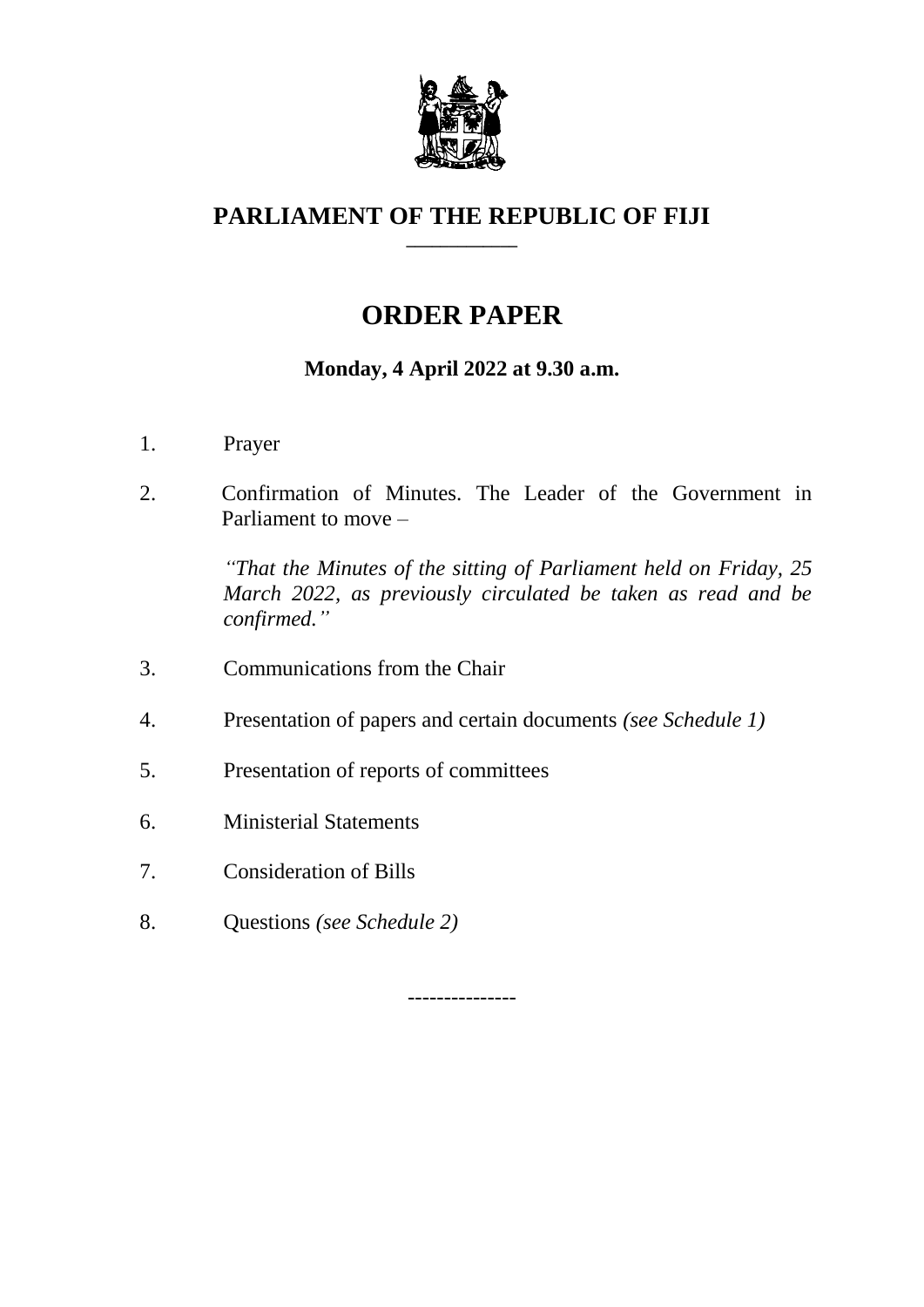## **SCHEDULE 1 — PRESENTATION OF PAPERS AND CERTAIN DOCUMENTS**

- 1. Mid-Year Fiscal Statement Actual Expenditure From 1 August 2021 to 31 January 2022
- 2. Water Authority of Fiji 2017 Annual Report *(Parliamentary Paper No. 245 of 2020)*
- 3. Ministry of Lands and Mineral Resources 2014 Annual Report *(Parliamentary Paper No. 09 of 2022)*
- 4. Fiji Roads Authority 2016/2017 Annual Report *(Parliamentary Paper No. 02 of 2021)*
- 5. Fiji Roads Authority 2017/2018 Annual Report *(Parliamentary Paper No. 03 of 2021)*

## **SCHEDULE 2 — QUESTIONS**

### **Oral Questions**

- 51/2022 Hon. Lenora Qereqeretabua to ask the Attorney-General and Minister for Economy, Civil Service, Communications, Housing and Community Development – Can the Minister inform Parliament of the Fiji Corrections Service policy that permits a serving inmate to participate in a national rugby sevens tournament.
- 52/2022 Hon. Alexander O'Connor to ask the Minister for Agriculture, Waterways and Environment – Can the Minister inform Parliament on the precautionary and mitigation measures taken by the Ministry to prevent the introduction of the African Swine Fever to our shores.
- 53/2022 Hon. Jese Saukuru to ask the Minister for Health and Medical Services – Can the Minister inform Parliament on the status of the damaged McGusty Building at the Lautoka Hospital.
- 54/2022 Hon. Dr Salik Govind to ask the Minister for Education, Heritage and Arts, and Local Government – With the additional budgetary allocation of \$1.7m to increase the salaries of teachers who have upgraded their qualifications, can the Minister inform Parliament which subject-area teachers upgraded their qualification and how will this enhance the delivery of education in Fiji.